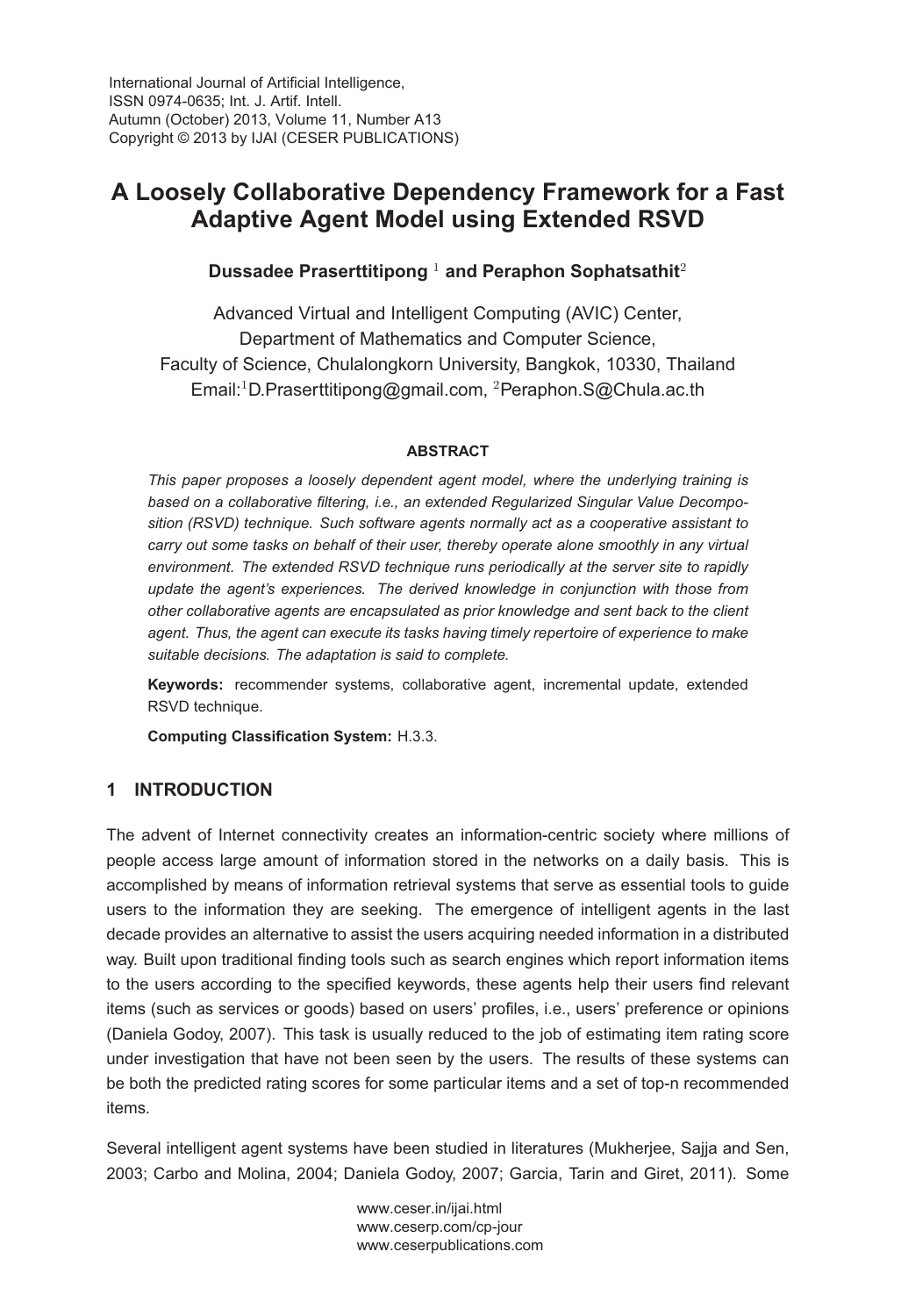of them suggested items similar to the ones that the user preferred in the past. An inference model based on the relationship between historical user's decisions and item contents are established via a back-end learning process (Mukherjee et al., 2003; Carbo and Molina, 2004). This inference model is used for evaluating the rating scores of the unrated items at runtime environment. However, this inference learning model is limited to the domain in which the contents or the characteristics of the items are difficult to analyze. Regardless of the item contents, some intelligent agent systems construct their decisions by taking advantage of the knowledge acquired from other collaborative agents. The decision making process is made according to the calculation of user profiles or preferences similarity. Thus, this kind of agent systems can be implemented for any kind of decision items. However, building comprehensive knowledge from user profiles and preferences require some explicit inquiry processes for fulfilling the complete information. These additional workloads might hinder the advantages of user cooperation (Daniela Godoy, 2007). Moreover, the fully knowledge sharing sessions across all collaborative agents cannot be guaranteed to succeed because the on-line partnership with other agents might increase the overall network congestion, while some sessions might not be able to establish. Thus, some useful information might be lost and the agents have to make recommendations with incomplete information. Therefore, further investigations are needed in order to arrive at some form of agent's knowledge acquisition technique that will enable distributed decision making process with the least requirements for on-line cooperation from other agents.

The collaborative filtering (CF) technique, which is the best known type in conventional centralized recommender system technique, is investigated for designing the agent's knowledge construction process. Rather than performing profiles matching, the agent's knowledge is created via an off-line centralized learning process performed on historical rating scores of all collaborative parties (Han and Qiao, 2011; Haghanikhameneh, Payam Hassany Shariat Panahy and Mousavi, 2012). The agents who have similar tastes are selected for acquiring extra knowledge on unfamiliar items. Hence, users are free from the burden of providing explicit data that can be obtained elsewhere and the decision making can be performed on any kind of items. However, high quality recommendation techniques, such as RSVD technique, require expensive time for knowledge acquisition and maintenance process. They are constrained by data sparsely problem, where the number of historical ratings obtained is usually very small compared with the number of ratings that need to be predicted. Therefore, a knowledge refreshment process is required to combine new knowledge with prior knowledge in order to increase the prediction accuracy in some way.

This paper proposes a modified centralized CF technique called extended RSVD technique to set up an adaptive knowledge model for one agent. The knowledge for this agent is constructed in a centralized server learning historical rating data from other agents and from the agent itself through the proposed extended RSVD learning technique. Then, this knowledge is sent to the designated remote agent for use as its prior knowledge. An incremental knowledge update process is also presented to enabling adaptability. This proposed agent's adaptability scheme plays a part in solving the high cost for knowledge acquisition and maintenance process. In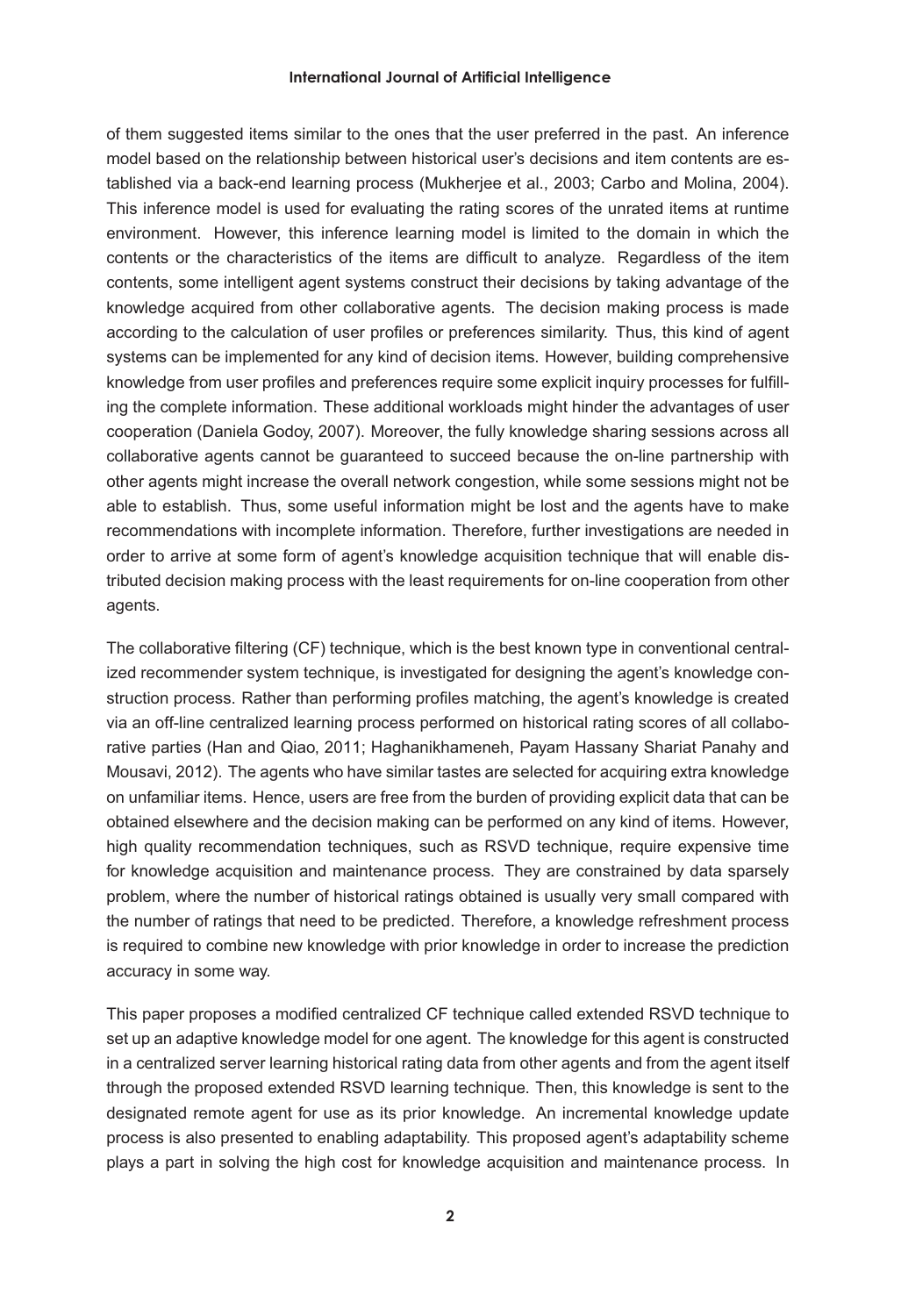addition, this adaptability enables the agent to make its own decisions in a loosely collaborative dependency manner where a fully connected network is not necessary, thereby solving a typical network congestion problem caused by knowledge sharing sessions across all collaborative agents. A reference architecture for the proposed adaptive agent model and evaluation of dependency degree are also furnished to validate the merit of the proposed framework. Details on how the proposed technique is developed and implemented are described as follows. Section 2 explains a few relevant related works. Section 3 summarizes the configuration of a few pertinent models and infers a measurement scheme for dependency evaluation. Section 4 clarifies the proposed model and reference architecture. Section 5 exhibits the experimental results along with discussions. Section 6 concludes with and some final thoughts.

# **2 RELATED WORKS**

Some terminologies and relevant techniques are established based on a few related works for subsequent references as follows (Adomavicius and Tuzhilin, 2005; Hernandez del Olmo and Gaudioso, 2008; Cacheda, Carneiro, Fernandez and Formoso, 2011):

Let r be an  $m \times n$  user-item rating matrix. The element  $r_{a,i}$  is a discrete rating score of user a over item i, and the row  $r_a$  can be represented as  $r_a = (r_{a,i}, r_{a,2}, \ldots, r_{a,n}).$ If item *i* has been rated by user  $a, r_{a,i} > 1$ .

The SVD-based technique which is one of the successful conventional centralized technique (Cacheda et al., 2011), has been developed and improved in the last decade. The main idea of this technique is to decompose user-item rating matrix to other matrices using different approaches that are summarized below:

- 1. **Latent Semantic Indexing/SVD:** The latent semantic indexing/singular value decomposition (LSI/SVD) method was introduced by Sarwar *et al* (Sarwar, Karypis, Konstan and Riedl, 2000; Vozalis, Markos and Margaritis, 2009). The learning process performs over a user-item rating matrix  $(r)$  in deriving the factorized matrices. The main idea of this approach is to reduce insignificant users or items by capturing latent relationships between users and items, thereby the dimension of the matrix decreases.
- 2. **Regularized SVD:** Regularized SVD (RSVD) is a technique inspired by effective matrix factorization method from the domain of natural language process (Paterek, 2007). This technique was originally proposed in the context of CF environment by Simon Funk (Funk, 2006). In this model, each item is represented as a set of aspects and each user is represented as a set of values indicating their preference for the various aspects of the items. The learning process arrives at the factorized matrices by utilizing a minimized squared error function. The learning process repeats setting the model parameters until the terminal conditions are reached. There is no explicit value for the terminal conditions (Paterek, 2007), but normally the algorithm loops until the error rate is close to zero.
- 3. **Improved RSVD:** This technique was informally introduced in (Koren, 2008; Koren, 2010) by adding some bias parameters to RSVD model, indicating the observed bias (deviations) of the users over the item.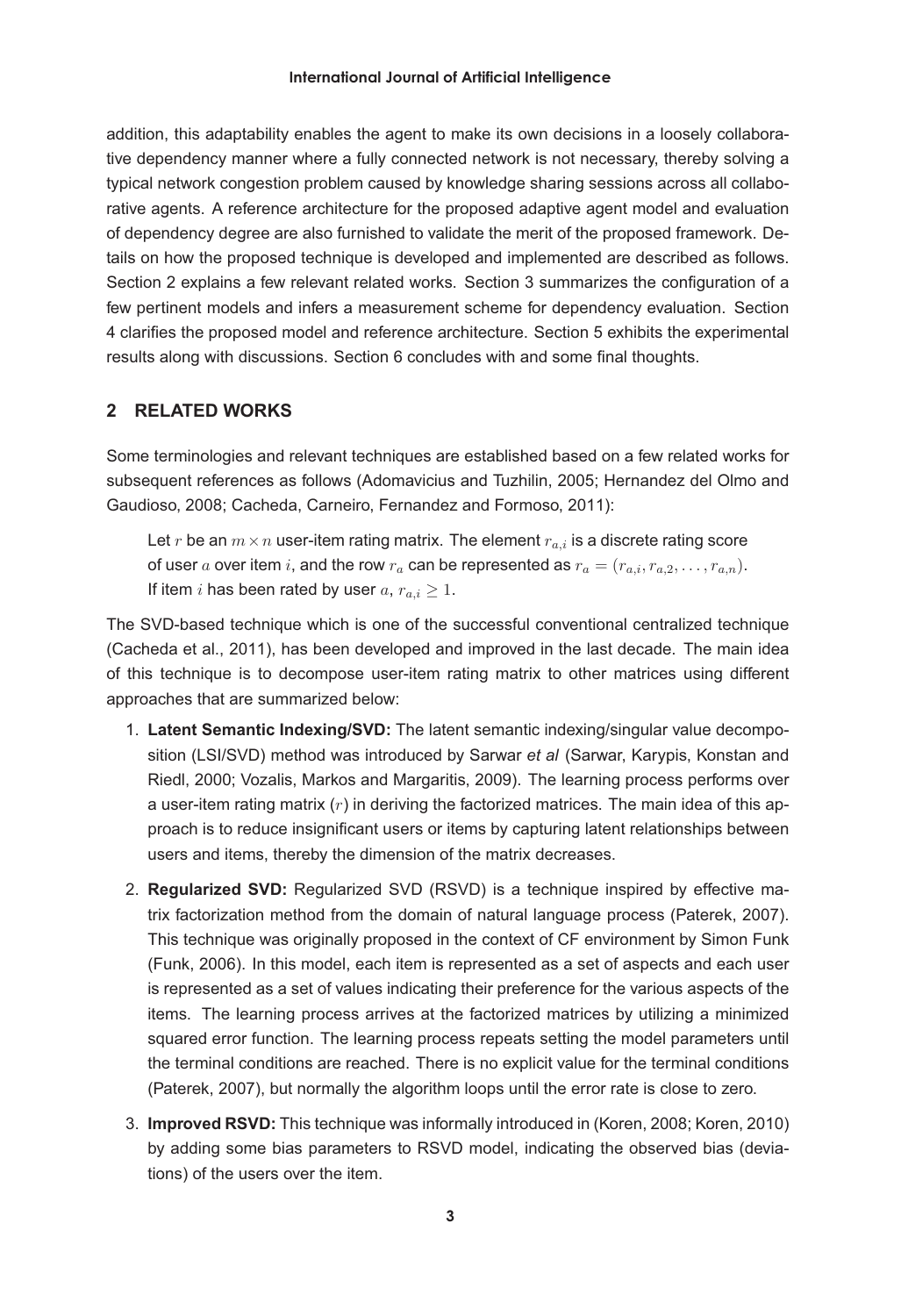4. **SVD++:** This method was formally introduced by Koren (Koren, 2008; Koren, 2010). In this method, the adaptation of the recommendation model is the main concern and is realized with the help of implicit feedbacks.

# **3 AN AGENT FRAMEWORK FOR SUPPORTING CF TECHNIQUES**

A dependency degree is a measurement introduced in this paper to evaluate the extent to which the agent or user  $\alpha$  relying on other parties executes a prediction process, as well as adapts its knowledge according to a new rating score being fed back from its users. This value is modelled in terms of the occurrence of collaboration that an agent  $a$  must involve with other parties for making appropriate decisions and refreshing its knowledge with respect to an item i. Thus, if the dependency degree increases, the connection cost also increases. The reference model of the current agent models are summarized below.

#### **3.1 A distributed adaptive agent model**

A simple solution for implementing an adaptive agent model is to create knowledge sharing sessions among collaborative agents and retain these connections at all time. A general model for this solution including interaction flows between the cooperating components is presented in Figure 1.



Figure 1: A general schema for the distributed adaptive agent model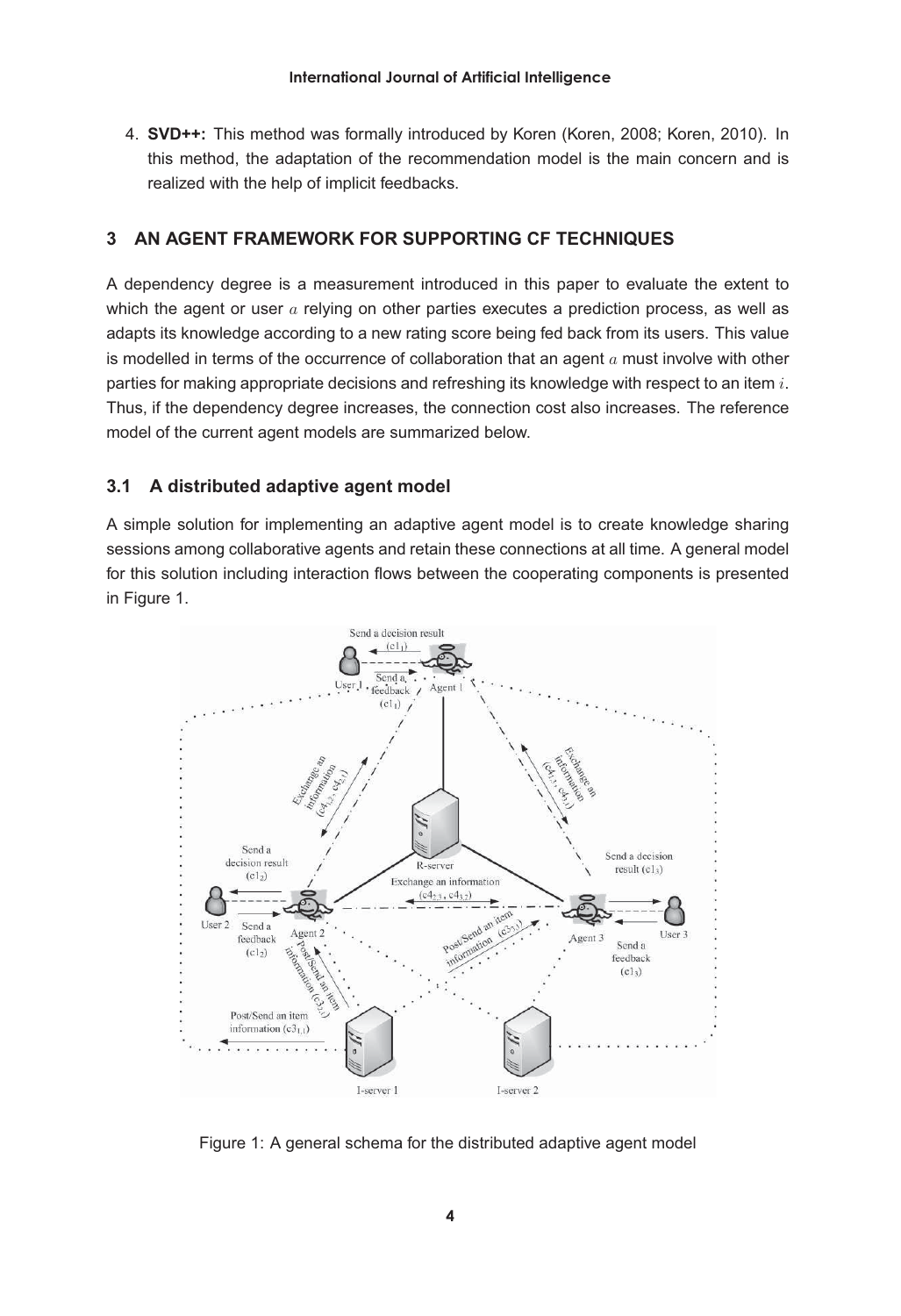As shown in Figure 1, the predicting process takes place at the client's site. The knowledge required is periodically updated by an adaptation process, which is performed according to the user feedback in conjunction with additional information acquired from other agents. I-server is an information server that stores the information about the items and R-server is accounted for the central repository site where prior knowledge of the agents is archived, processed, and generated according to the learning process.

The dependency value for refreshing the prior knowledge and making appropriate decisions of an agent  $a$  with respect to an item  $i$  can be assessed as follows:

- Primary dependency evaluation:
	- **–** An agent a must retain a connection with its user in 2-way connections for sending an appropriated recommendation results to its user and getting its user feedback. This dependency costs  $2(c1_a)$ .
	- **–** An agent a must hold its connections with other agents in 2-way connections for getting others' opinion and sharing its opinion to others. This dependency costs  $2\sum_{a'=1}^{m-1} c4_{a,a'}$ , where  $a' \neq a$ .
	- $\overline{P}$  An I-server a presents its current item i to an agent a. This dependency costs  $c3a_i$ .
- Secondary dependency evaluation: determines the costs of connecting other  $m 1$  collaborative agents  $(a')$  to other parties in the system
	- **–** There are m <sup>−</sup> <sup>1</sup> collaborative agents that must hold their communication with their own users in 2-way connections. This dependency costs  $2\sum_{a'=1}^{m-1}c1_{a'}.$
	- **–** There are connection costs from an I-server a posting its current item i to other collaborative agents. This dependency costs  $\sum_{a'=1}^{m-1}c3_{a,i}.$

Thus, the overall dependency value for this distributed adaptive agent model becomes

$$
\begin{aligned} cp &= 2(cl_a) + 2\sum_{a'=1}^{m-1} c4_{a,a'} + c3_{a,i} + 2\sum_{a'=1}^{m-1} c1_{a'} + \sum_{a'=1}^{m-1} c3_{a',i} \\ &= 2(cl_a) + 2\sum_{a'=1}^{m-1} cl_{a'} + c3_{a,i} + \sum_{a'=1}^{m-1} c3_{a',i} + 2\sum_{a'=}^{m-1} c4_{a,a'} \\ &= 2\sum_{a=1}^{m} c1_a + \sum_{a=1}^{m} c3_a + 2\sum_{a'=}^{m} c4_{a,a'} \end{aligned}
$$

The drawback of this approach is the assumption that all the collaborating agents must be fully connected among them. Actually, this requirement cannot be guaranteed in general. This is due to the fact that the on-line partnership with other agents might increase the overall network congestion, or the connection session might not be successfully established. As a result, some useful information from the collaboration might be lost and the agents have to determine the rating score based on incomplete information.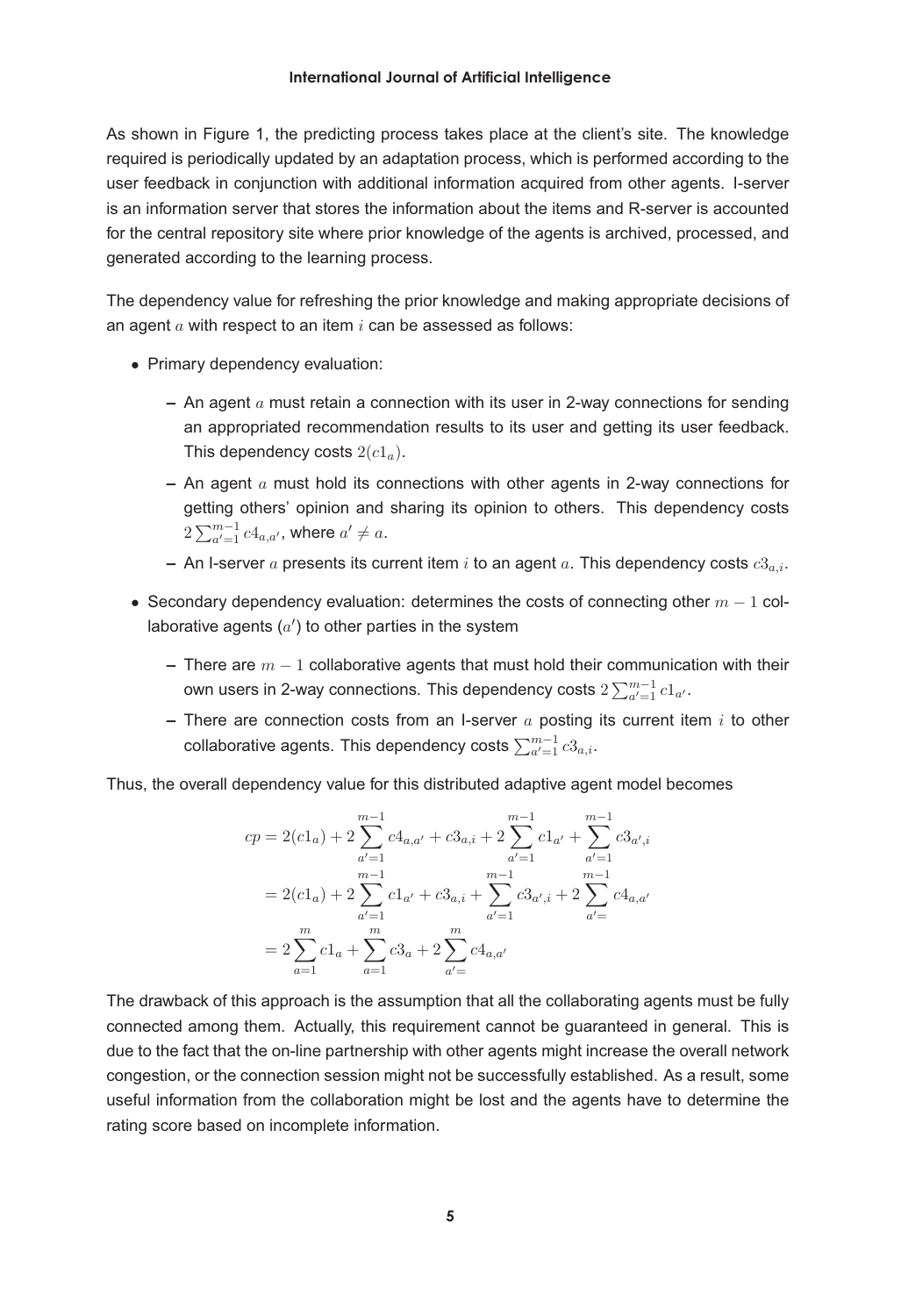# **3.2 An agent model using non-adaptive conventional CF technique**

In order to model such a distributed agent system, the CF technique is employed in this paper. This model is depicted in Figure 2 which illustrates an agent system whose decision making process relies on a conventional centralized R-server. The knowledge is formulated from either memory-based CF or model-based CF recommender system. The predicting process is conducted at the central repository. There is no maintenance process to be performed.



Figure 2: A general schema for the agent model using a non-adaptive conventional CF technique

The dependency value for the agent model using a non-adaptive conventional CF technique of an agent  $a$  can be assessed as follows:

- Primary dependency evaluation:
	- **–** In contrast to the distributed adaptive agent model, the user feedback is not taken into account for this approach because the agent performs its own decision making process purely on historical knowledge collected at the centralized R-server. An agent  $a$  must retain its connection to its user in 1-way connection for sending an appropriated recommendation results. This dependency costs  $c1_a$ .
	- **–** An agent a must hold its connection to the centralized R-server in 2-way connections for sending its request seeking recommendation and receiving the recommended result. This dependency costs  $2(c2_a)$ .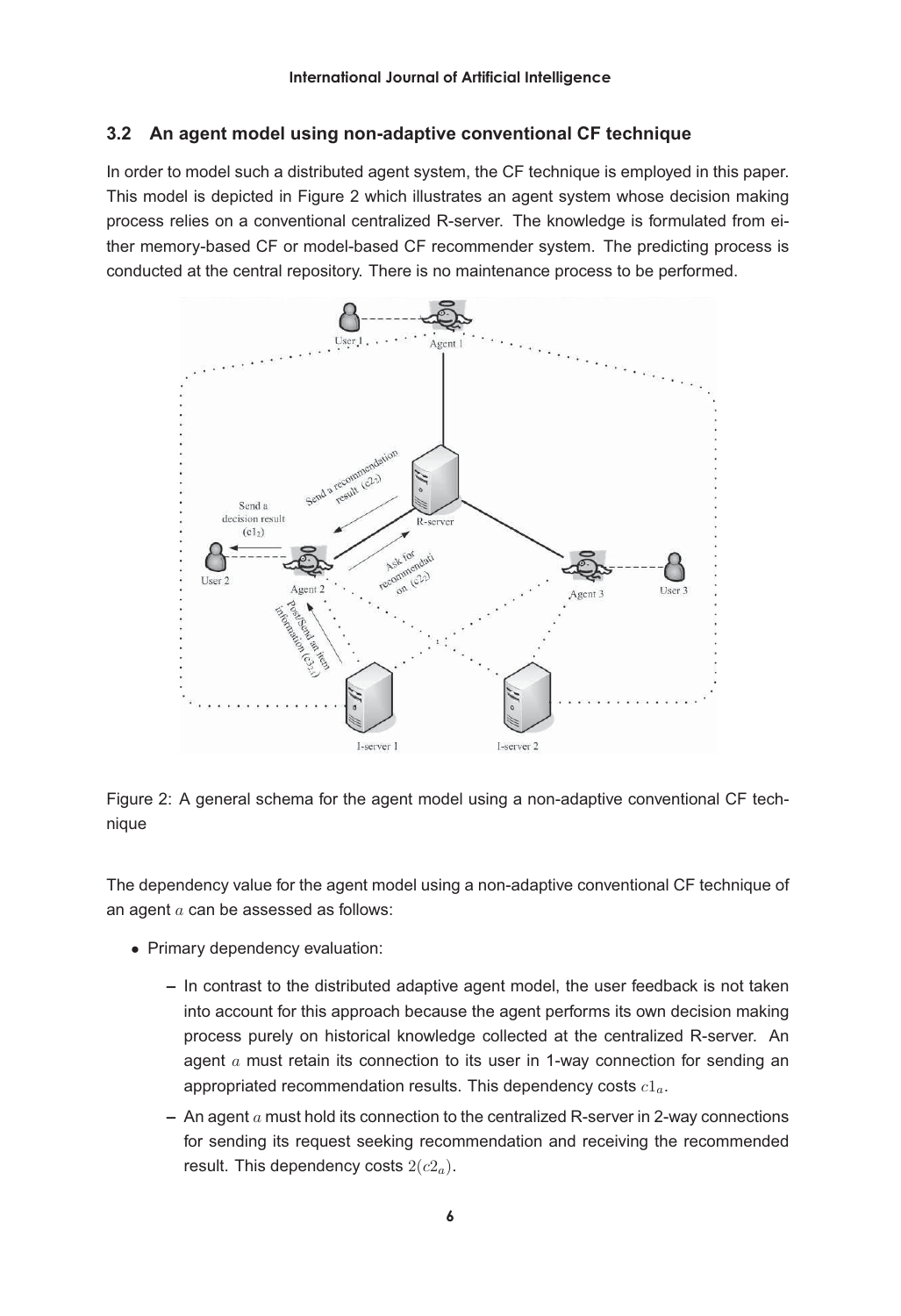$-$  An I-server a presents its current item i to an agent a. This dependency costs  $c3_{a,i}$ .

The dependency value of the predicting process with respect to an item  $i$  for the non-adaptive conventional CF techniques can be computed from

$$
cp = c1_a + 2c2_a + c3_{a,i}
$$

Examples of this approach are user-based CF (Herlocker, Konstan, Borchers and Riedl, 1999), item-based CF (Sarwar, Karypis and Joseph Konstan, 2001), Naive Bayes classification approach, SVM classification approach, collaborative filtering via co-clustering (COCL) (George and Merugu, 2005), Latent Semantic Indexing Singular Value Decomposition (LSI/SVD) (Sarwar et al., 2000; Vozalis et al., 2009; Paterek, 2007).

#### **3.3 An agent model using adaptive conventional CF technique**

This model attempts to rectify the above non-adaptive conventional CF centralized approach being constrained by the high cost for knowledge acquisition and maintenance process. Some adaptive CF techniques, such as an evolutionary co-clustering (ECOCL) (Mukherjee et al., 2003) and SVD++(Koren, 2008; Koren, 2010) have been studied. In this model, an agent makes its decision based on the information recommended by the R-server. The knowledge is formulated from the model-based CF recommender system. The prediction process is conducted at the R-server.

Figure 3 depicts a general schema for this approach. All user feedbacks are sent to update historical data at the R-server. This attempt is known as adaptation process. Thus, the interactions among all agents to predict an item  $i$  and to refresh prior knowledge about that item are taken into account. The Dependency value of an agent  $a$  with respect to an item  $i$  can be assessed as follows:

- Primary dependency evaluation:
	- **–** An agent a must retain a connection with its user in 2-way connections for sending an appropriated recommendation result to the user and getting the user feedback. This dependency costs  $2(c1_a)$ .
	- **–** An agent a must connect to the centralized R-server 3 times sending its request for seeking recommendation on item  $i$ , receiving the recommended result, and sending its user feedback to the R-sever for knowledge maintenance/update. This dependency costs  $3(c2_a)$ .
	- $-$  An I-server a presents its current item i to an agent a. This dependency costs  $c3_{a,i}$ .
- Secondary dependency evaluation determines the costs of connecting other  $m 1$  collaborative agents  $(a')$  to other parties in the system
	- **–** There are m <sup>−</sup> <sup>1</sup> collaborative agents that must hold their communication with their own users in 2-way connections. This dependency costs  $2\sum_{a'=1}^{m-1}c1_{a'}.$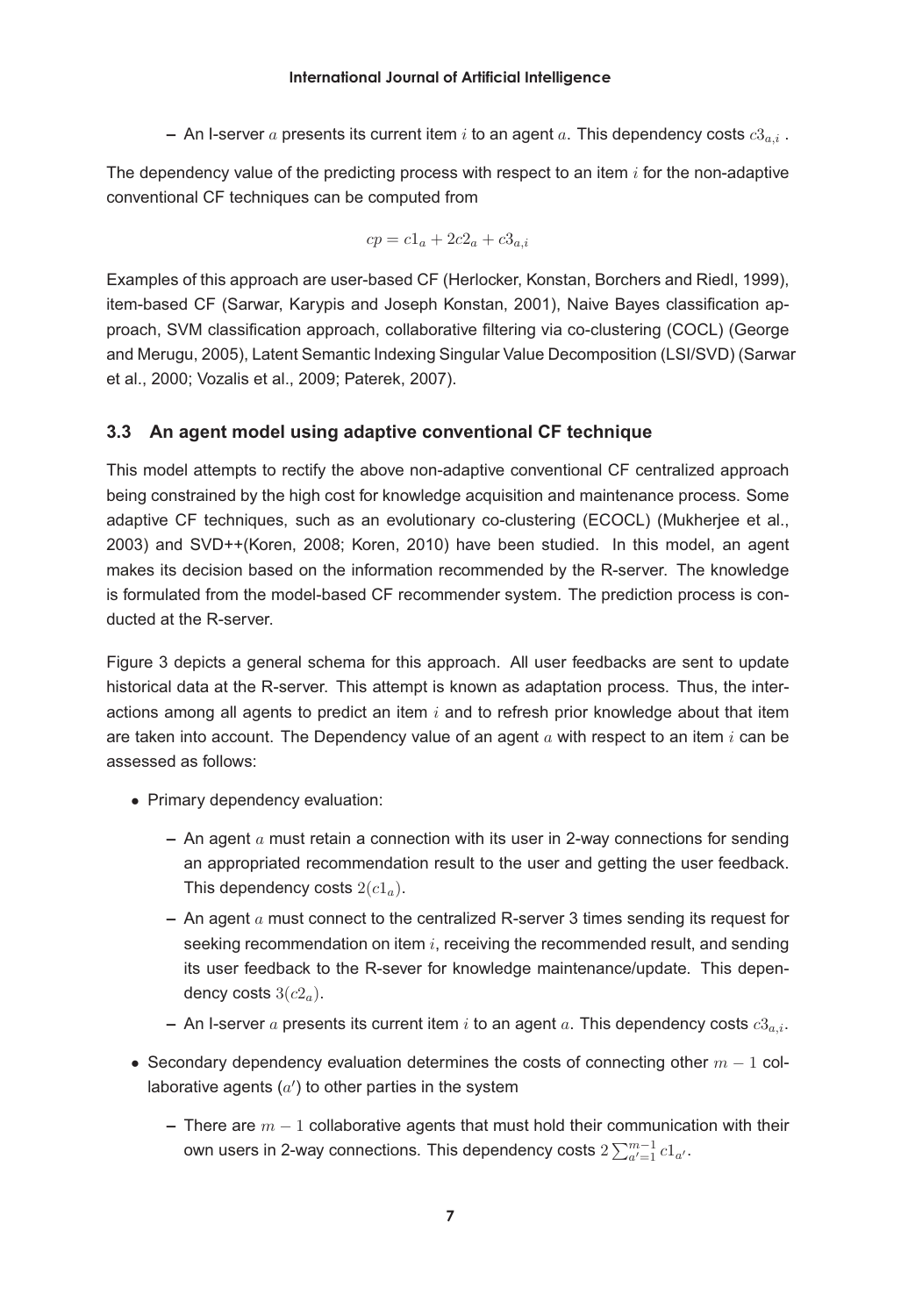

Figure 3: A general schema for the agent model using adaptive conventional CF technique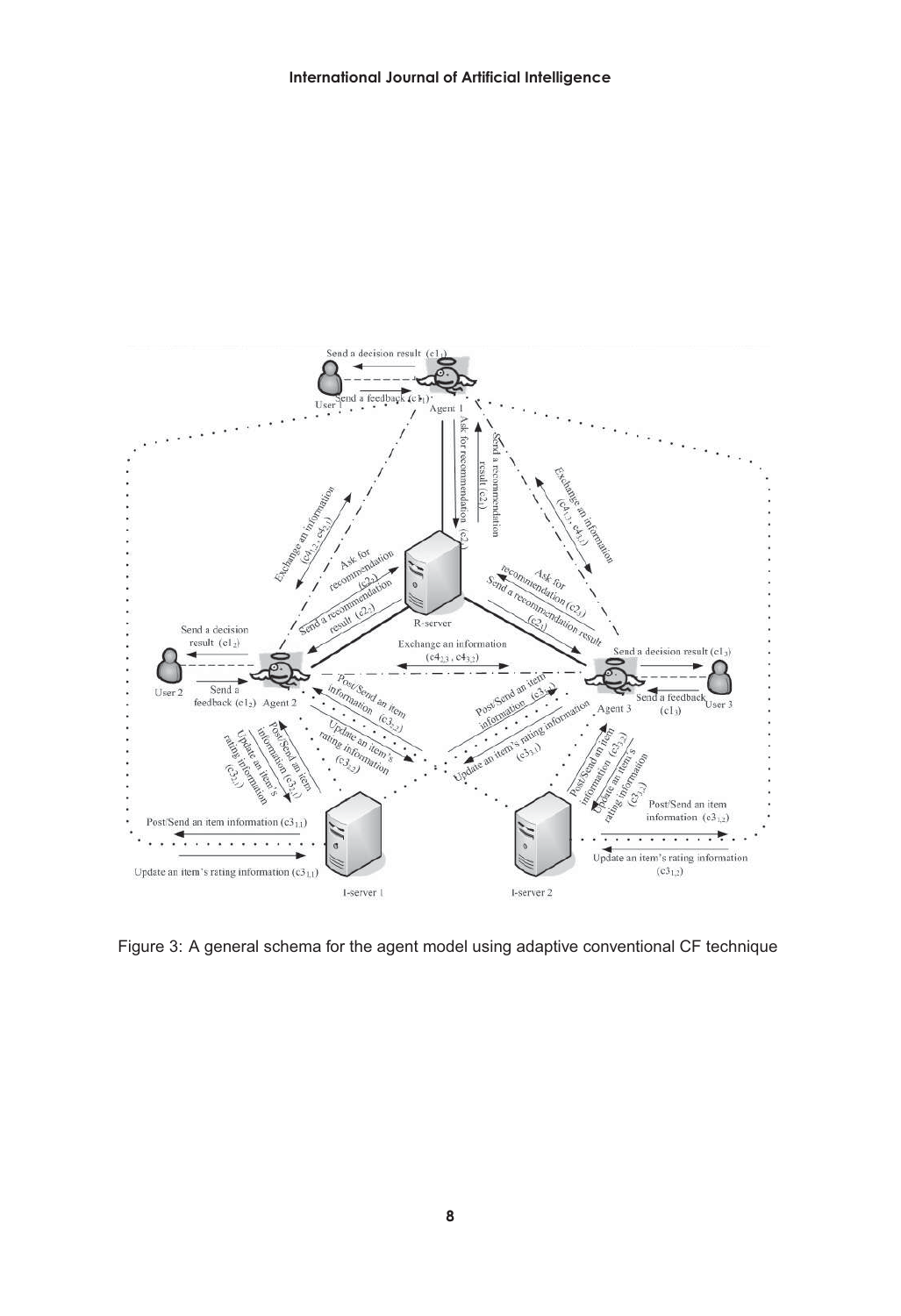- **–** The m <sup>−</sup> <sup>1</sup> collaborative agents must also connects to the centralized R-server 3 times for sending their request for seeking recommendation for an item  $i$ , receiving the recommended result, and sending their user feedback to the R-sever. This user feedback is used for on-line maintenance of the knowledge by R-sever. This dependency costs  $3\sum_{a'=1}^{m-1}(c2_a)$ .
- **–** There are connection costs from an I-server a posting its current item i to other collaborative agents. This dependency costs  $\sum_{a'=1}^{m-1} c3_{a,i}.$

Thus, the overall dependency value for this distributed adaptive agent model becomes

$$
cp = 2(c1a) + 3c2a + c3a,i + 2\sum_{a'=1}^{m-1} c1a' + 3\sum_{a'=1}^{m-1} c2a + \sum_{a'=1}^{m-1} c3a',i
$$
  
= 2(c1<sub>a</sub>) + 2\sum\_{a'=1}^{m-1} c1<sub>a'</sub> + 3c2<sub>a</sub> + 3\sum\_{a'=1}^{m-1} c2<sub>a</sub> + c3<sub>a,i</sub> + \sum\_{a'=1}^{m-1} c3<sub>a',i</sub>  
= 2\sum\_{a=1}^{m} c1<sub>a</sub> + 3\sum\_{a=1}^{m} c2<sub>a</sub> + \sum\_{a=1}^{m} c3<sub>a,i</sub>

It is apparent that these conventional centralized recommender systems generally perform the evaluation at the central repository where user opinions are stored. This centralized evaluation can induce a bottleneck in the system (Carbo and Molina, 2004). Further investigations are needed in order to arrive at some forms of modified CF technique which are practical enough to embed it into the agent model working in the decentralized environment.

#### **4 THE PROPOSED MODEL**

We propose a loosely collaborative dependency framework extended with a fast incrementally update algorithm. The main idea is to untie the on-line user-to-user knowledge sharing connections. Besides, know-how from other agents can be incorporated incrementally as prior knowledge of the agents. Details of this proposed model are described in the following subsections.

#### **4.1 Reference architecture**

Even though the knowledge derived from conventional CF can be distributed for off-line applications, both RSVD and improved RSVD techniques are constrained by sparse data problems, where the number of known ratings available for learning is usually very small compared to the number of ratings to be predicted. In order to build a comprehensive repertoire of agent's knowledge, acquiring knowledge from other collaborative agents is a viable alternative for knowledge enhancement scheme.

Building on top of the general model as depicts in Figure 1, know-how from other agents are learned from the central repository site and used as the prior knowledge for the agent to make its local decision. When a rating score is required, this prior knowledge and the adaptable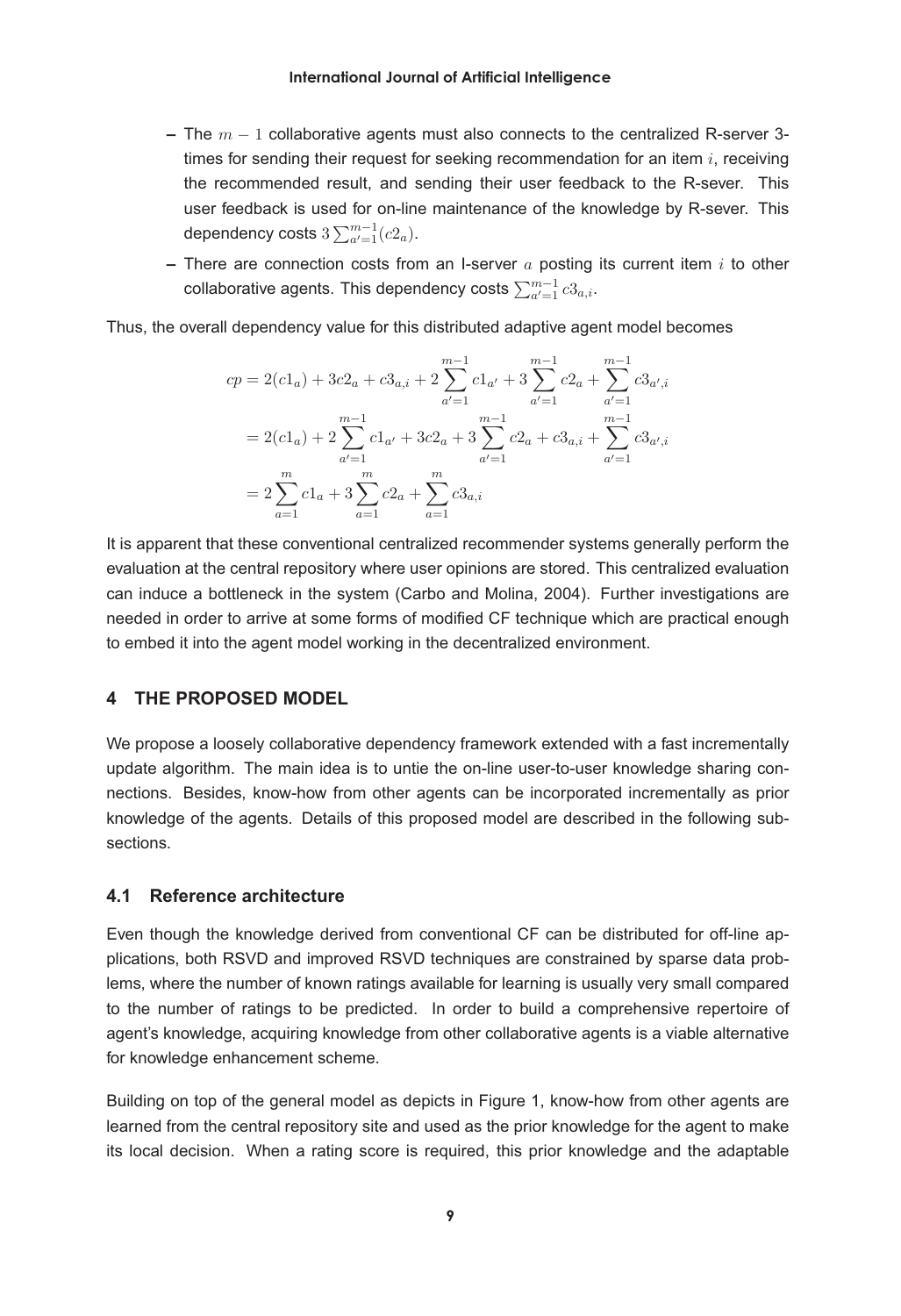knowledge part derived from the information server are integrated to estimate a new rating at the agent site.

The key point of the estimation procedure lies in an efficient adaptation process that yields more accurate results. At the agent site, the agent performs incremental adaptation knowledge update by means of knowledge gathering know-how from the I-server, user feedback, and other agent knowledge. Figure 4 depicts a general reference architecture of the proposed adaptive agent model.



Figure 4: A reference architecture of the proposed adaptive agent model

This consolidated knowledge is used to predict new scores, where dependency with respect to an item  $i$  of the adaptive can be assessed as follows:

- Primary dependency evaluation:
	- **–** An agent a must retain a connection with its user in 2-way connections for sending an appropriated recommendation results to the user and getting the user feedback. This dependency costs  $2(c1_a)$ .
	- $-$  An I-server a presents its current item i to an agent a. This dependency costs  $c3_{a,i}$ .
- Secondary dependency evaluation determines the costs of connecting other  $m 1$  collaborative agents  $(a')$  to other parties in the system
	- **–** There are m <sup>−</sup> <sup>1</sup> collaborative agents that must hold their communication with their own users in 2-way connections. This costs  $2\sum_{a'=1}^{m-1} c1_{a'}$ .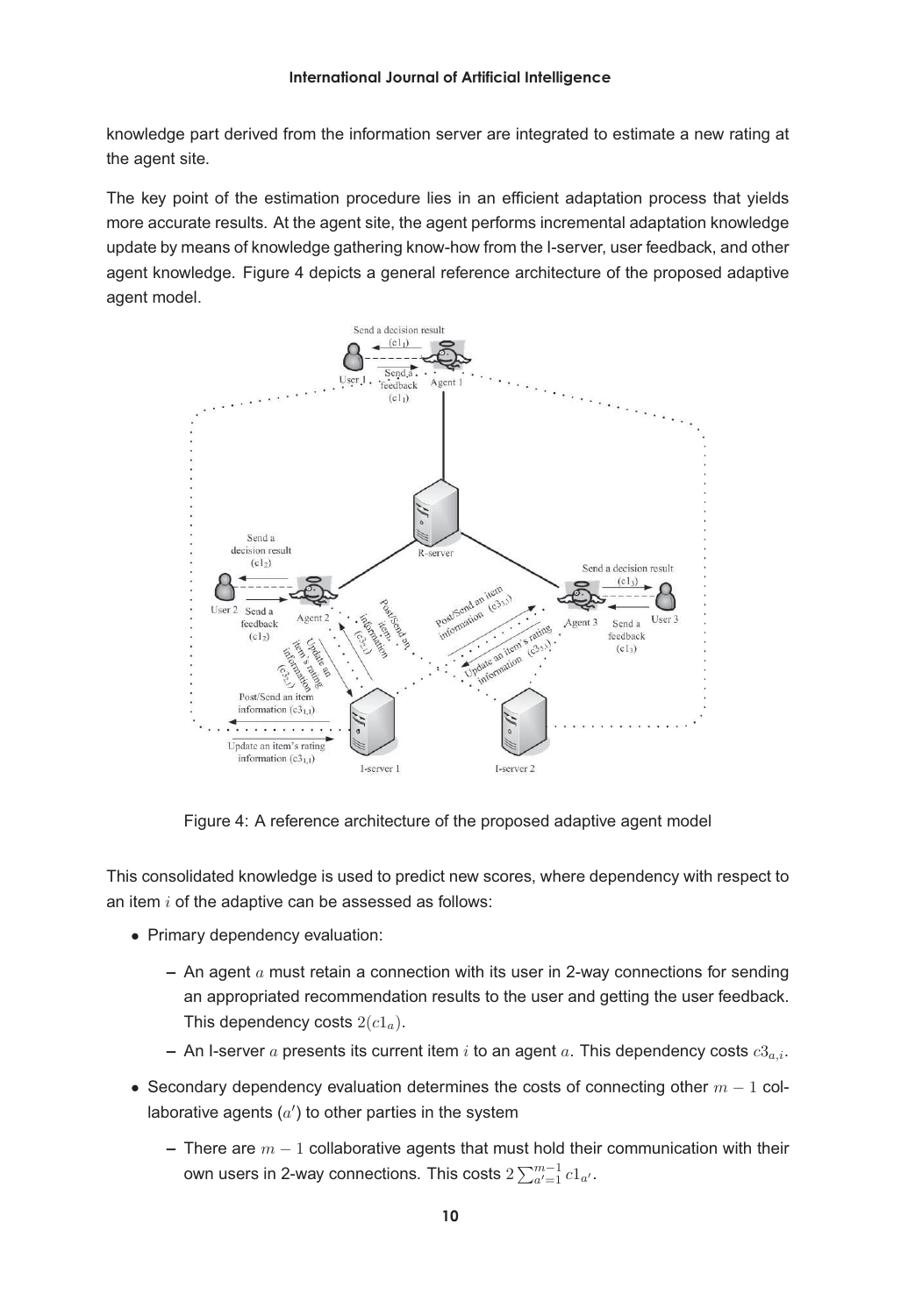**–** There are connection costs from an I-server a posting its current item i to other collaborative agents. This dependency costs  $\sum_{a'=1}^{m-1} c3_{a,i}.$ 

Thus, the overall dependency value for this distributed adaptive agent model becomes

$$
cp = 2(cl_a) + c3_{a,i} + 2 \sum_{a'=1}^{m-1} c1_{a'} + \sum_{a'=1}^{m-1} c3_{a',i}
$$
  
= 2(cl\_a) + 2  $\sum_{a'=1}^{m-1} c1_{a'} + c3_{a,i} + \sum_{a'=1}^{m-1} c3_{a',i}$   
= 2  $\sum_{a=1}^{m} c1_a + \sum_{a=1}^{m} c3_a$ 

This process is performed without any need for on-line connection from other agents or servers because all required knowledge is encapsulated in its prior knowledge. Thus, the agent can update with loosely dependency from other parties. The process consists of three steps, (a) prediction process, (b) learning process, and (c) incremental adaptation process.

#### **4.2 Prediction process**

This technique exploits the improved RSVD technique (Koren, 2008; Koren, 2010) and extends the prediction accuracy of RSVD technique by adding some bias parameters to RSVD model to indicate the observed bias (deviations) of both user  $a$ , denoted by  $b_a$ , and the observed bias of item  $i$ , denoted by  $b_i$ . The baseline estimation becomes

$$
\hat{r}_{a,i} = \mu + ba + bi + \sum_{k=1}^{K} (p_{a,k} \times q_{i,k})
$$
\n(4.1)

where  $\mu$  is the average of all known rating values and  $ba$ ,  $bi$ ,  $p_*$  and  $q_*$  are model parameters whose value is specified according to the learning process. This set up of the proposed extended RSVD technique permits changing the construction of decision making knowledge model from the overall rating model ( $\mu$ ) to mainly stating a user perspective ( $\bar{r}_a$ ) and other perspective  $(\bar{r}_i)$ . Thus, the agent's adaptation mechanism is loosely based on other agent's collaboration which enables a more practical knowledge refreshment process.

When an agent  $\alpha$  faces with a decision situation making on an item  $i$ , the prior knowledge combining with derived information from the I-server are utilized. The estimated rating value for  $\hat{r}_{a,i}$  is given as

$$
\hat{r}_{a,i} \approx \text{average}(K^{\{A\}}, K^{\{I\}})
$$
\n
$$
\approx \text{average}([\bar{r}_a + \alpha_{a,i}^{\{A\}}], [\bar{r}_i + \alpha_{a,i}^{\{I\}}])
$$
\n(4.2)

where the estimated  $\hat{r}_{a,i}$  is comprised of the knowledge with respect to the user viewpoint ({A}) and the knowledge gathered from other user viewpoint  $({I})$ ,  $\bar{r}_a$  is the average rating score of all explicit rating values working out by an agent  $a$ , and  $\bar{r}_i$  is the average rating score of all explicit rating values applying on item  $i$ . These two variables represent the adaptable knowledge part of an agent. This information will change according to the underlying environment, i.e., new rating score, new user, and new item.  $\alpha_{a,i}^{\{A\}}$  and  $\alpha_{a,i}^{\{I\}}$  denote prior knowledge with respect to the user viewpoint and prior knowledge gathering from other user viewpoint, respectively.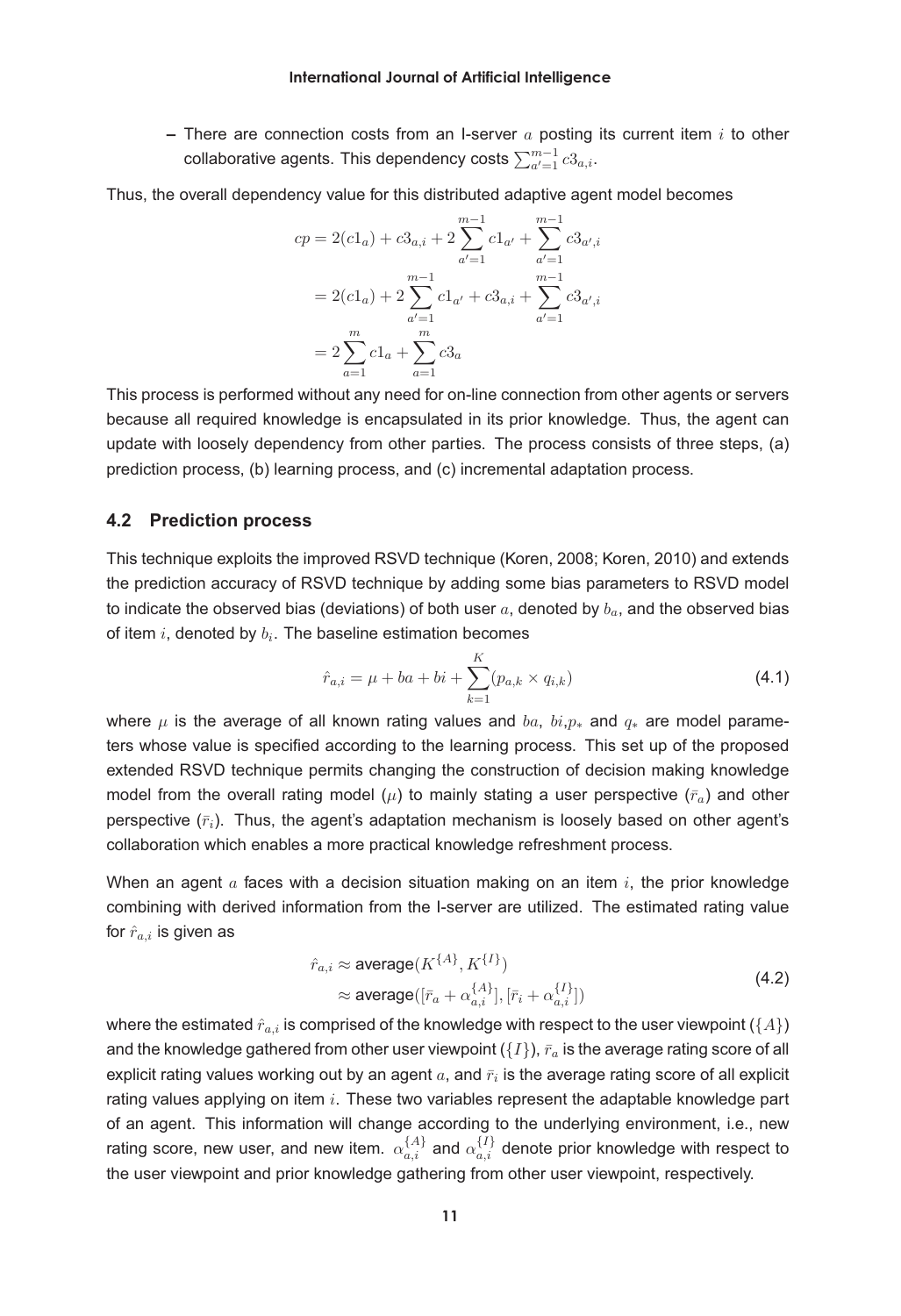#### **4.3 Learning process**

The learning process enhances the RSVD technique of the conventional centralized recommender system. A primer RSVD function is presented below.

#### **FUNCTION: A Primer RSVD**

**Input:** (a) user rating matrix  $r$ , (b) average rating matrix  $\bar{r}$ . **Output:** prior knowledge matrix (α)

- 1. Create the model parameters matrices, ba, bi, p and q where ba, bi, p and q are  $m \times 1$ ,  $n \times 1$ ,  $m \times k$ , and  $n \times k$  matrices, respectively.
- 2. Randomize the value of all elements in the matrices  $ba$ ,  $bi$ ,  $p$  and  $q$  with small values.
- 3. LOOP UNTIL  $Iter = LimitIter$  OR  $MAE < LimitError$ 
	- (a) Set  $MAE = 0$
	- (b) FOR any given rating  $r_{q,i}$ , where  $\hat{r}_{a,i}$  has been rated,
		- i. a prediction  $\hat{r}_{a,i}$  is made according to

$$
\hat{r}_{a,i} = \text{round}(\mu + ba + bi + q_i^T p_a)
$$
\n(4.3)

- ii. a predicting error is calculated from  $e_{a,i} = r_{a,i} \hat{r}_{a,i}$
- iii. the RSVD model parameters are assigned using a stochastic gradient descent method for minimizing the regularized squared error as follows:
	- $bi_i = bi_i + \gamma(e_{a,i} \lambda \cdot bi_i)$
	- $ba_a = ba_a + \gamma(e_{a,i} \lambda \cdot ba_a)$
	- $q_i = q_i + \gamma(e_{a,i} \cdot p_a \lambda_2 \cdot q_i)$
	- $p_a = p_a + \gamma (e_{a,i} \cdot q_i \lambda \cdot p_a)$

iv. calculate the value of  $MAE$ , where  $MAE = MAE + |r_{a,i} - \hat{r}_{a,i}|$ 

- (c) END FOR
- (d) Recalculate the value of  $MAE$  using  $MAE = MAE/m$
- (e) Increment the value of  $Iter$  by 1
- 4. END LOOP
- 5. Return prior knowledge ( $\alpha$ ), where  $\alpha_{a,i}=ba+bi+q_i^Tp_a$

According to Koren (Koren, 2008; Koren, 2010), the values of  $\gamma$  and  $\lambda$  are set to 0.005 and 0.02, respectively. The model parameters are learned by the stochastic gradient descent method for minimizing the regularized squared error. The learning process repeats for setting the model parameters until the terminal conditions (i.e., LimitIter and LimitError) are reached. There is no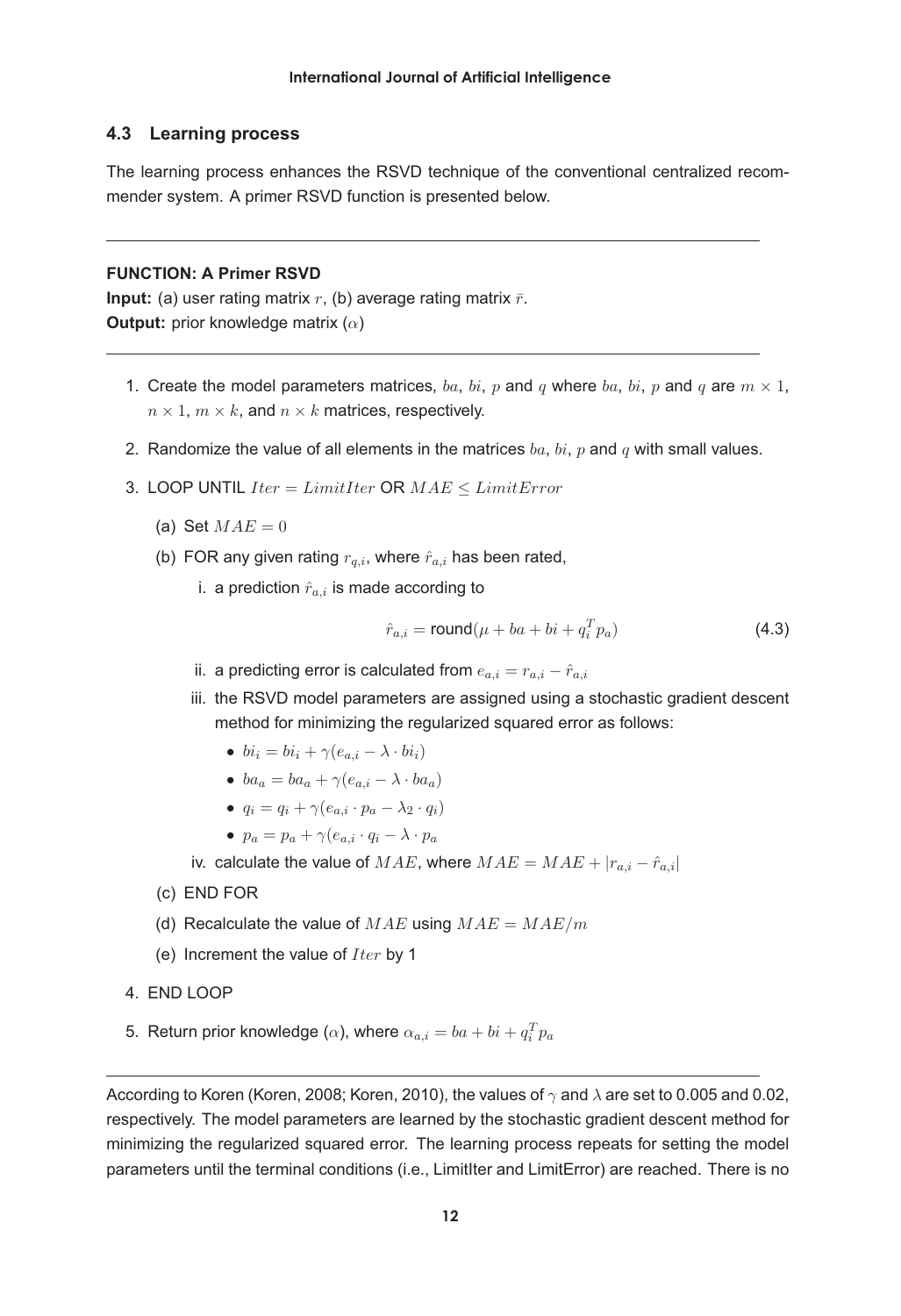explicit terminal condition in conventional algorithms but loop until the error rate is close to zero. In contrast, our algorithm states the terminal condition based on the value of  $MAE$ , where it is an average absolute error corresponding to actual ratings-prediction pairs, along with their average (Adomavicius and Tuzhilin, 2005; Hernandez del Olmo and Gaudioso, 2008; Cacheda et al., 2011). Lower MAE value corresponds to more accurate user rating prediction. The appropriate value for  $LimitError$  suggested in this paper is 0.5, where the learning process will not lead to overfitting. The variable k is the largest singular values, where  $k \leq n$  yields the lowest MAE value for decomposing matrix  $r$  into the model parameters of the learning process. Thus, the size of the vital model parameter matrix  $p$  and  $q$  depends on the characteristics of the data set.

In addition, the matrix r is replaced with an average rating matrix  $(\bar{r}^{\{A\}})$  of all users. The variable  $\bar{r}$  in Equation 4.2 is replaced by  $\bar{r}^{\{A\}}$  in case of modeling the knowledge with respect to the user viewpoint  $(\hat{r}^{\{A\}})$ . In this case, the matrix in Equation 4.2 is replaced by the average rating matrix  $(r^{I})$  for all items.

The overall learning process for modeling both  $\hat{r}^{\{A\}}$  and  $\hat{r}^{\{I\}}$  proceeds as follows. The collaboration is established based on evaluation of historical rating scores. The essential know-how collected from other agents is encapsulated as the prior knowledge for porting to the clients by means of the proposed extended RSVD technique. Finally, all constructive knowledge is consolidated and encapsulated in the agent for subsequent remote execution. The algorithm for the learning process can be described below.

#### **FUNCTION: Extended RSVD**

**Input:** user rating matrix  $(r)$ , **Output:** resulting knowledge  $\bar{r}^{\{A\}}$ ,  $\bar{r}^{\{I\}}$ ,  $\alpha^{\{A\}}$ ,  $\alpha^{\{I\}}$ 

1. Calculate an average rating score of all explicit rating values working out by an agent  $a$ , denoted by  $\bar{r}^{\{A\}}$ . The value of  $\bar{r}^{\{A\}}$  is determined from

$$
\bar{r}_a^{\{A\}} = \frac{\sum_{i=1}^{|n_a|} r_{a,i}}{|n_a|} \tag{4.4}
$$

where  $n_a$  denotes a set of items that have been rated by user a and  $n_a \leq n$ .

2. Calculate an average rating score of all explicit rating values on item i, denoted by  $\bar{r}^{\{I\}}$ . The value of  $\bar{r}^{\{I\}}$  is determined from

$$
\bar{r}_i^{\{I\}} = \frac{\sum_{a=1}^{|n_a|} r_{a,i}}{|m_i|} \tag{4.5}
$$

where  $m_i$  denotes a set of users that rate item i and  $m_i \leq m$ .

- 3. Execute a primer SVD function with  $\bar{r}_a^{\{A\}}$  to acquire matrix  $\alpha^{\{A\}}$
- 4. Execute a primer SVD function with  $\bar{r}_i^{\{I\}}$  to acquire matrix  $\alpha^{\{I\}}$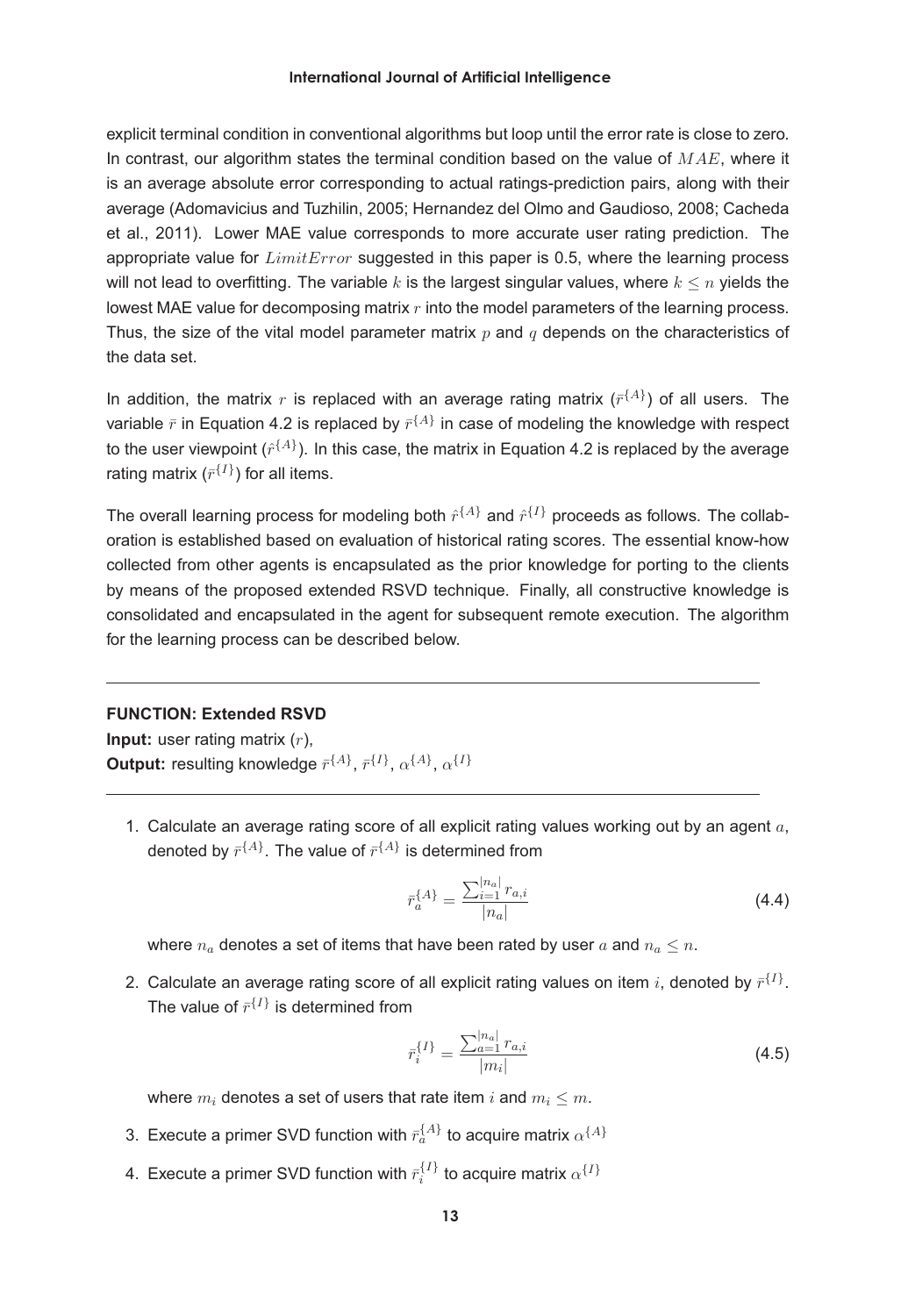- 5. The resulting knowledge from this algorithm comprises of
	- (a) The average rating for item  $i$ ,  $(\bar{r}_i^{\{I\}})$ , is sent back to the information server where the concerning item  $i$  is posted.
	- (b) The remaining information  $\bar{r}_a^{\{A\}}$ ,  $\alpha_{a,*}^{\{A\}}$ ,  $\alpha_{a,*}^{\{I\}}$  is sent in response to the agent a, that requests for total renewing its prior knowledge.

This process is executed at the R-server, in which the relationships among the agents are created within a finite set of trusted registered agents. The collections of other agents' attitudes are assembled via an off-line process. Thus, the complete knowledge sharing session across all others collaboration can be assured.

#### **4.4 Fast incremental adaptation process**

When an agent or user has provided a new explicit rating score on an item, the knowledge captured from the training phase must be refreshed in some way. Two incremental adaptation processes are proposed, namely, incremental adaptation at client site and at I-server site. The baseline equation for updating the average rating score is given by

$$
\bar{r} = \frac{(\bar{r} \times z) + newrating}{z+1}
$$
\n(4.6)

- In case of incremental adaptation process taking place at client site, the value of  $\bar{r}$  and  $z$ in Equation 4.6 are set to  $\bar{r}_a^{\{A\}}$  and  $|n_a|$ , respectively.
- In case of incremental adaptation process taking place at I-server, the value of  $\bar{r}$  and z in Equation 4.6 are set to  $\bar{r}_i^{\{I\}}$  and  $|m_i|$ , respectively.

These processes are performed in real-time which impose a critical time constraint on the update process. Instead of carrying out total agent's knowledge adaptation which takes approximately  $O(m^3)$ , the incremental update process adds the one item that costs only  $O(1)$ .

# **5 RESULTS EVALUATIONS AND DISCUSSIONS**

There are two types of result to be evaluated and discussed in this section. They are (1) empirical results, which are gained from the simulation process over the well-known data sets in machine learning research, and (2) dependency evaluation results, which are acquired from the proposed dependency degree measurement.

# **5.1 Empirical results**

We employed the dataset from MovieLens (ML), a research recommender site maintained by the GroupLens project (www.movielens.mun.edu). This data set contains 943 users, 1682 movies, an 100,000 ratings (discrete values from 1 to 5). The value of variable which was suitable for this data set was 100. Two experiments were conducted. Experiment I was carried out to assess prediction accuracy and the cost incurred, while experiment II evaluated the performance in comparison with other existing techniques.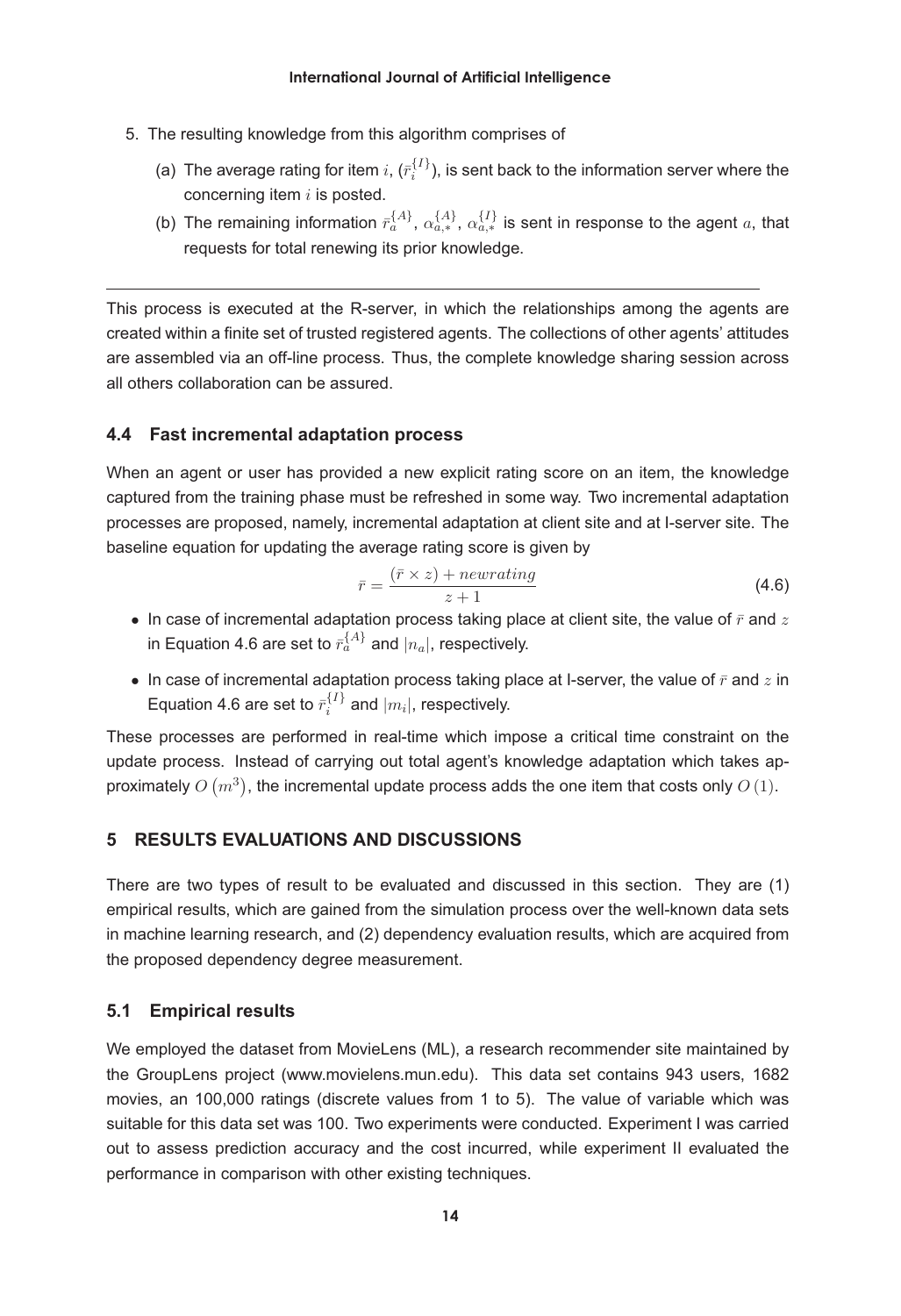# **5.1.1 Experiment I**

In this experiment, we used a standard 5-fold cross-validation based on 80-20 off-line training and test sets, respectively. Two metrics were employed to evaluate the recommendation results. They are

- 1. Prediction accuracy: uses Mean Absolute Error (MAE) (Adomavicius and Tuzhilin, 2005; Hernandez del Olmo and Gaudioso, 2008) for evaluating the accuracy.
- 2. Execution cost: computes the execution cost of each algorithm by applying time complexity measure.

We compared our approach with a number of existing techniques, namely, user-based CF (Herlocker et al., 1999), item-based CF (Sarwar et al., 2001), Naive-Bayes classification approach, SVM classification approach, COCL (George and Merugu, 2005), ECOCL (Mukherjee et al., 2003), LSI/SVD (Sarwar et al., 2000; Vozalis et al., 2009), RSVD (Paterek, 2007), improved RSVD model (Koren, 2008; Koren, 2010), and SVD++ (Koren, 2008; Koren, 2010). The first three algorithms were classified as memory-based CF techniques and the remaining are model-based CF techniques. The results of these comparisons are shown in Table 1.

| <b>Technique</b>     | <b>MAE</b> | Training     | Predicting |          | Adaption         |
|----------------------|------------|--------------|------------|----------|------------------|
|                      |            | Cost         | Cost       | Place    | <b>Technique</b> |
| User-based CF        | 0.7750     |              | O(mn)      | R-Server | None             |
| Item-based CF        | 0.7800     |              | O(mn)      | R-Server | None             |
| <b>NB</b>            | 0.8150     | $O(n^2)$     | $O(m^2)$   | R-Server | None             |
| <b>SVM</b>           | 0.7800     | $O(n^2)$     | $O(m^2)$   | R-Server | None             |
| COCL                 | 0.7340     | $O(m^3)$     | O(1)       | R-Server | None             |
| <b>ECOCLE</b>        | 0.7160     | $O(m^3)$     | O(1)       | R-Server | Incremental      |
| LSI/SVD              | 0.7438     | $O((m+n)^3)$ | O(1)       | R-Server | None             |
| <b>RSVD</b>          | 0.7145     | O(mnk)       | O(1)       | R-Server | None             |
| Improved RSVD        | 0.7023     | O(mnk)       | O(1)       | R-Server | None             |
| $SVD++$              | 0.7150     | $O(mn^2k)$   | O(1)       | R-Server | None             |
| <b>Extended RSVD</b> | 0.6706     | O(mnk)       | O(1)       | Client   | Incremental      |

Table 1: Comparative statistics of the proposed approach and the existing approaches

As can be seen from Table 1, the execution cost incurred for the prediction process of most model-based CF techniques is lower than the prediction cost of memory-based CF techniques due to its fast incremental adaptation. Furthermore, the MAE values obtained from the memory-based CF techniques are higher than those from model-based CF techniques. These results confirm that the model-based CF techniques are better than the memory-based CF techniques in terms of prediction accuracy and cost.

Additionally, the prediction process for most model-based CF techniques takes  $O(1)$  which makes it fast and practical to perform in a real-time environment. The techniques classified in SVD-based family, especially RSVD, improved RSVD, SVD++, Extended RSVD yield good MAE results. It is apparent that the MAE obtained from the proposed extended RSVD technique is the lowest one and yields the highest prediction accuracy.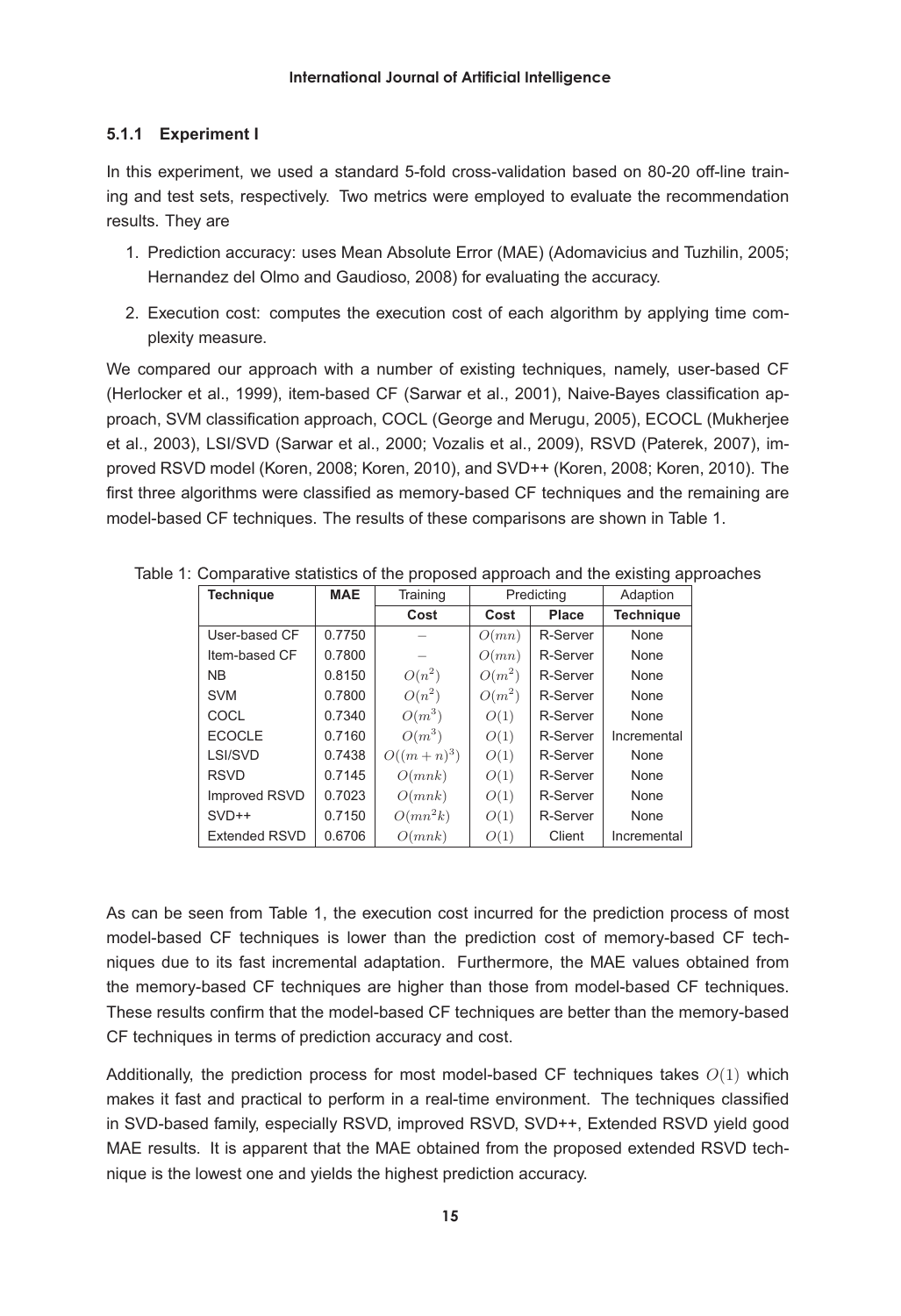# **5.1.2 Experiment II**

To determine the accuracy of the proposed approach, the experiment was conducted based on different number of training data sets. The size of the training sets varied from 10%-90%. We employed the SVD-based technique to be the baseline experiment. Then, we compared our approach with other four techniques in SVD family, namely, LSI/SVD (Sarwar et al., 2000; Vozalis et al., 2009), RSVD (Paterek, 2007), improved RSVD model (Koren, 2008; Koren, 2010), and SVD++ (Koren, 2008; Koren, 2010). The accuracy performed over the different size of training/testing sets is shown in Figure 5.





We see that the proposed extended RSVD technique presents the lowest MAE values in every test set. This implies that the accuracy obtained from our proposed model is higher than other techniques.

# **5.2 Dependency evaluation results**

The dependency degree of each approach is evaluated to summarize how flexible each model performed under the agent environment. The dependency degree of each approach can be formulated as shown in Table 2.

| Approach                                                    | Dependency                                                                         |  |  |
|-------------------------------------------------------------|------------------------------------------------------------------------------------|--|--|
| A distributed adaptive agent model                          | $cp = 2\sum_{a=1}^{m} c1_{a} + \sum_{a=1}^{m} c3_{a} + 2\sum_{a'=1}^{m} c4_{a,a'}$ |  |  |
| An agent model using non-adaptive conventional CF technique | $cp = c1_a + 2c2_a + c3_{a,i}$                                                     |  |  |
| An agent model using adaptive conventional CF technique     | $cp = 2\sum_{a=1}^{m} c1_a + 3\sum_{a=1}^{m} c2_a + \sum_{a=1}^{m} c3_{a,i}$       |  |  |
| A proposed adaptive agent model                             | $cp = 2\sum_{a=1}^{m} c1_a + \sum_{a=1}^{m} c3_a$                                  |  |  |

Table 2: Comparative statistics of the proposed approach and existing approaches

Notice from Table 2 that dependency degree of the agent model using non-adaptive convention CF technique is the lowest one. However, the model possesses two main drawbacks that can offset the worth of its loose dependence on others.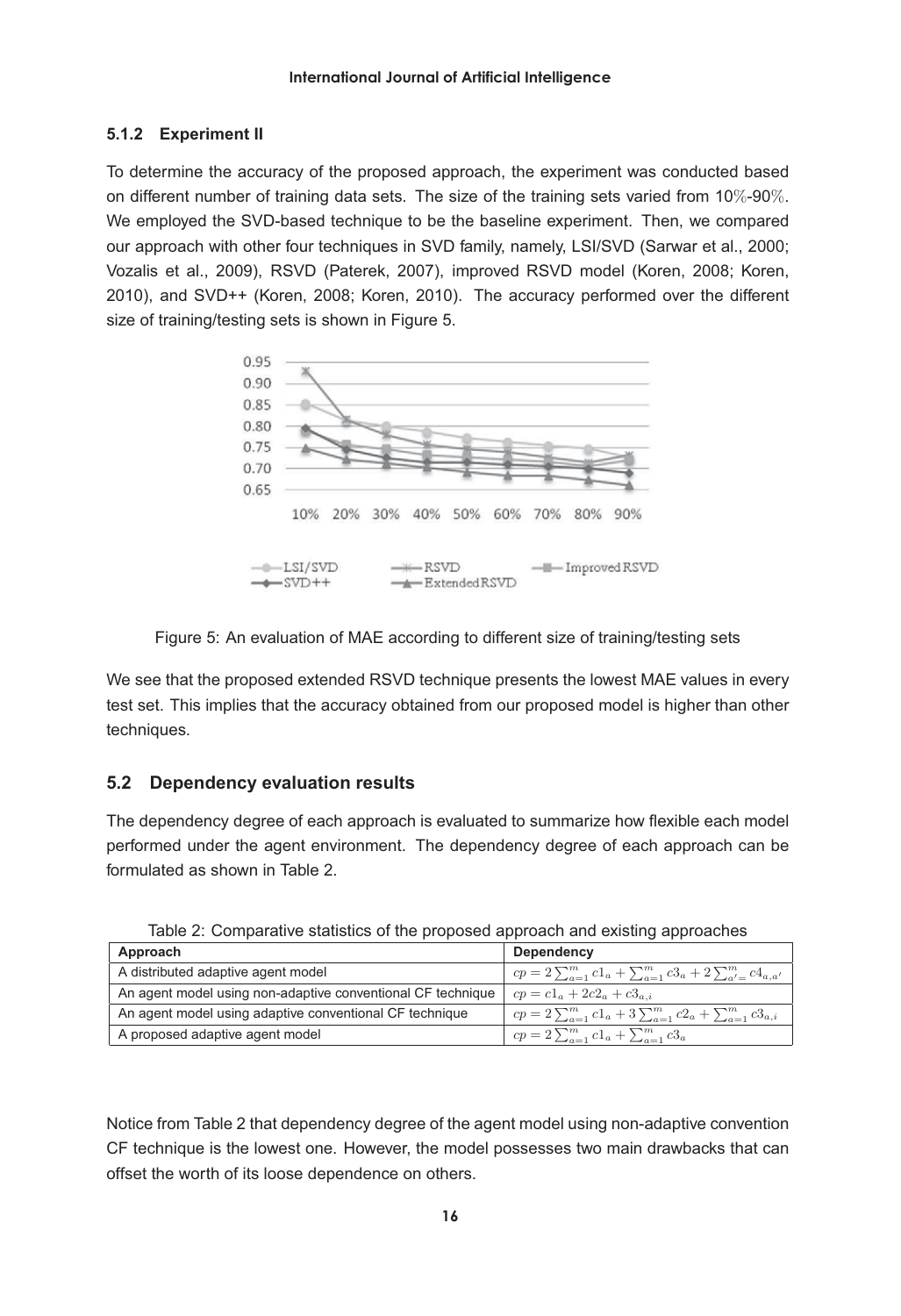- First, the accuracy results obtained from the agent model using non-adaptive convention CF techniques (such as the one that uses LSI/SVD or RSVD) are significantly lower than the accuracy obtained from adaptive approach (such as the one that uses ECOCLE technique and Extended RSVD technique).
- Second, some of the agent models using non-adaptive convention CF techniques, for instance, user-based CF (Herlocker et al., 1999), item-based CF (Sarwar et al., 2001), Naive-Bayes classification approach, and SVM classification approach, consume higher prediction processing time that make them impractical for real-time environment.

Thus, it can be concluded that the adaptive agent approach is better than the non-adaptive approach. Dependency degree of the proposed adaptive agent model is lower than the result obtained from other adaptive agent models. This result indicates that our proposed agent is more loosely dependence than other collaborative agent schemes.

# **6 CONCLUSION**

Conventional collaborative agent systems are obstructed from the agent's knowledge achievement process as they rely on the completeness of on-line connections to other agents. To overcome this problem, this paper proposes an extended RSVD technique, which is a modified version of a conventional CF technique, to be used as the knowledge acquisition process. The expertise from other agents is learned at the central repository site and encompassed as prior knowledge for the originating agent via the extended RSVD technique. Evaluations are carried out at the client site having only a few connections with others. This indicates that the problem of complete connection required by the conventional collaborative agent system is resolved by this loose dependency agent framework. In addition, the fast incremental update processes of prior knowledge are devised to enhance the adaptability and performance of agent deployment in real-time environment. One caveat of the proposed model lies in its scope which is restricted to applications based on discrete rating score. It would thus be of interest to further investigate on continuous rating scale which will in turn enable a more general predicting process for wider range of applications.

# **References**

- Adomavicius, G. and Tuzhilin, A. 2005. Toward the next generation of recommender systems: A survey of the state-of-the-art and possible extensions, *IEEE Transactions on Knowledge and Data Engineering* **17**: 734–749.
- Cacheda, F., Carneiro, V., Fernandez, D. and Formoso, V. 2011. Comparison of collaborative filtering algorithms: Limitations of current techniques and proposals for scalable, highperformance recommender systems, *ACM Transactions on the Web* **5**: 2:1–2:33.
- Carbo, J. and Molina, J. M. 2004. Agent-based collaborative filtering based on fuzzy recommendations, *International Journal of Web Engineering and Technology* **1**(4): 414–426.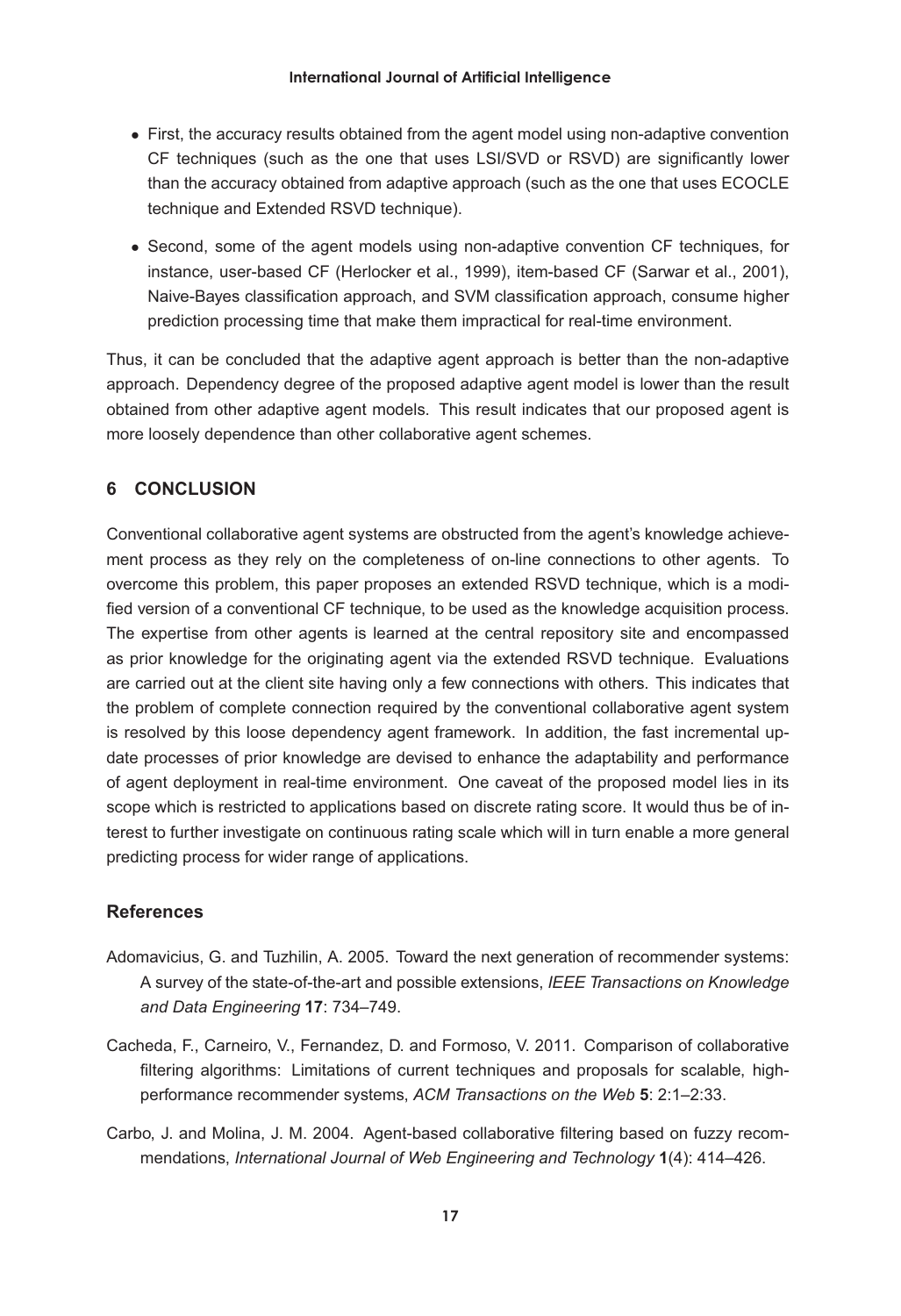- Daniela Godoy, A. A. 2007. An agent-based recommender system to support collaborative web search based on shared user interests, *Proceedings of the* 13th *International Conference on Groupware: Design Implementation, and Use*, CRIWG'07, Springer-Verlag, Berlin, Heidelberg, pp. 303–318.
- Funk, S. 2006. Netflix update: Try this at home, *http://sifter.org/simon/journal/20061211.html.*
- Garcia, I. G., Tarin, L. S. and Giret, A. 2011. A multi agent architecture for single user and group recommendation in the tourism domain, *International Journal of Artificial Intelligence.* **6**(S11): 161–182.
- George, T. and Merugu, S. 2005. A scalable collaborative filtering framework based on coclustering, *Proceedings of the* 5th *IEEE International Conference on Data Mining*, ICDM '08, Houston, Texas, USA, pp. 625–628.
- Haghanikhameneh, F., Payam Hassany Shariat Panahy, n. N. K. and Mousavi, S. A. 2012. A comparison study between data mining algorithms over classification techniques in squid dataset, *International Journal of Artificial Intelligence.* **9**(A12): 37–58.
- Han, H. and Qiao, J. 2011. An efficient algorithm for feedforward neural network reconstructing and its application, *International Journal of Artificial Intelligence.* **7**(A11): 125–141.
- Herlocker, J. L., Konstan, J. A., Borchers, A. and Riedl, J. 1999. An algorithmic framework for performing collaborative filtering, *Proceedings of the* 22nd *annual international ACM SIGIR conference on Research and development in information retrieval*, SIGIR '09, Berkeley, California, USA, pp. 230–237.
- Hernandez del Olmo, F. and Gaudioso, E. 2008. Evaluation of recommender systems: A new approach, *Expert Systems with Applications* **35**(3): 790–804.
- Koren, Y. 2008. Factorization meets the neighborhood: a multifaceted collaborative filtering model, *Proceedings of the* 14th *ACM SIGKDD International Conference on Knowledge Discovery and Data Mining*, KDD '08, Las Vegas, Nevada, USA, pp. 426–434.
- Koren, Y. 2010. Collaborative filtering with temporal dynamics, *Communications of the ACM* **53**: 89–97.
- Mukherjee, R., Sajja, N. and Sen, S. 2003. A movie recommendation system-an application of voting theory in user modeling, *User Modeling and User-Adapted Interaction* **13**(1-2): 5– 33.
- Paterek, A. 2007. Improving regularized singular value decomposition for collaborative filtering, *Proceedings of the KDD Cup Workshop at the* 13th *ACM International Conference on Knowledge Discovery and Data Mining*, KDDCup '07, San Jose, California, USA, pp. 39– 42.
- Sarwar, B., Karypis, G. and Joseph Konstan, a. J. R. 2001. Item-based collaborative filtering recommendation algorithms, Proceedings of the 10<sup>th</sup> International Conference on World *Wide Web*, WWW '01, Hong Kong, Hong Kong, pp. 285–295.